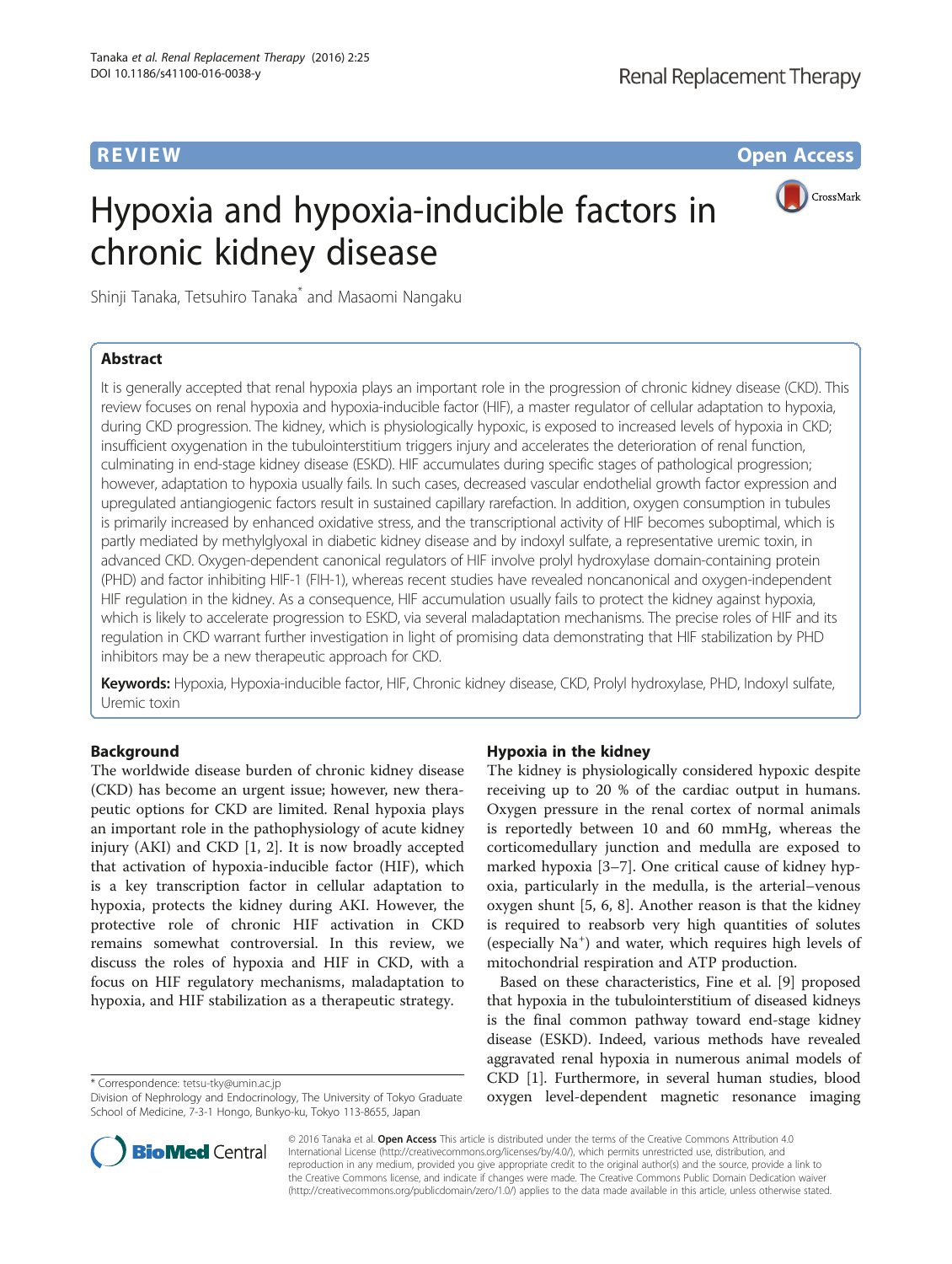successfully demonstrated a correlation between renal oxygenation levels and estimated glomerular filtration rate [[10\]](#page-5-0). The chronic hypoxia hypothesis has been validated by many groups including ours, and renal hypoxia in CKD is broadly accepted as a key player in ESKD development [\[11](#page-5-0)–[14](#page-5-0)].

## HIF

HIF, a key transcription factor that facilitates cellular adaptation to hypoxia, consists of α and β subunits. Of these, HIF- $\alpha$  has two major active isoforms, HIF-1α and HIF-2α. HIF-1 $\alpha$  is primarily expressed in the tubular epithelial cells of the hypoxic kidney and functions as a master regulator of cellular adaptation to hypoxia [[15](#page-5-0), [16\]](#page-5-0). In contrast, the expression of HIF-2α in the hypoxic kidney is limited to the endothelial and interstitial cells. Recent studies have revealed that renal erythropoietin (EPO) is produced in fibroblast-like cells in the interstitium in a HIF-2αdependent manner [\[17](#page-5-0)–[19](#page-5-0)].

HIF-β is constitutively expressed, whereas HIF-α expression is significantly dependent on oxygen tension levels. Under normoxic conditions, prolyl hydroxylase domain-containing proteins (PHDs) hydroxylate specific proline residues on HIF-α, which allows it to be recognized by von Hippel–Lindau tumor suppressor protein (pVHL), to be polyubiquitinated and degraded in the proteasome [[20, 21](#page-5-0)]. In contrast, under hypoxic conditions, HIF-α escapes PHD-mediated hydroxylation, translocates to the nucleus, and forms a heterodimer with HIF-β. HIF heterodimers bind to hypoxia response elements in the regulatory regions of >100 target genes (e.g., EPO, vascular endothelial growth factor (VEGF), and glycolytic enzymes), resulting in transactivation of these genes [\[22\]](#page-5-0).

Under normoxic conditions, HIF-1α undergoes another post-translational modification by factor inhibiting HIF-1 (FIH-1), an asparaginyl hydroxylase that hydroxylates one specific asparagine residue of HIF-1α. This modification inhibits the binding of coactivators p300 and CREB-binding protein (CBP), resulting in repressed transactivation [[1](#page-5-0)]. FIH-1 is abundantly expressed in distal tubules and podo-cytes [\[23](#page-5-0)], and it exhibits a lower  $K<sub>m</sub>$  value for oxygen than PHD; thus, in a certain range of oxygen tension, HIF-1 $\alpha$ that is stabilized by escaping degradation via the PHD/ pVHL pathway still undergoes FIH-1-mediated, oxygendependent transactivational regulation (Fig. [1\)](#page-2-0) [\[24](#page-5-0)].

## Diverse regulatory mechanisms of HIF signaling: beyond PHD/FIH

Accumulating evidence suggests that HIF activity is finely tuned by various oxygen-independent pathways [[24, 25\]](#page-5-0). Besides PHD-dependent HIF-α degradation, oxygen-independent HIF-1α degradation mechanisms exist. For example, the receptor of activated protein kinase C 1 (RACK1) competes with heat-shock protein

(HSP) 90, which stabilizes HIF-1α, to bind to HIF-1α and elongin C, resulting in enhanced HIF-1 $\alpha$  ubiquitination [\[26](#page-5-0)]. A role of HSPs and the carboxy terminus of HSP70-interacting protein (CHIP), an ubiquitin ligase, has also been shown in HIF-1α degradation [[27](#page-5-0)–[29](#page-5-0)]. Hypoxia-associated factor, an E3 ubiquitin ligase, also reportedly binds to HIF-1α and facilitates its proteasomal degradation even under normoxic conditions [[30\]](#page-5-0).

Post-translational modifications of HIF-1α and HIF-2α at specific residues, such as phosphorylation [\[31](#page-5-0), [32](#page-5-0)], acetylation [\[33](#page-5-0), [34](#page-5-0)], S-nitrosylation [[35, 36](#page-6-0)], and sumoylation [\[37, 38\]](#page-6-0), are suggested to affect HIF protein stability and transactivation activity; however, the exact mechanisms of these HIF modifications remain unclear, and further work is required to clarify the precise roles of these modifications.

HIF- $\alpha$  has also been demonstrated to undergo transcriptional and translational regulation [\[39, 40](#page-6-0)]. For example, bacterial products recognized by Toll-like receptors can upregulate HIF-1α messenger RNA (mRNA) levels in myeloid cells through a nuclear factor-κB (NF-κB) dependent pathway [[41](#page-6-0)]. T-cell receptor ligation on T lymphocytes also results in increased HIF-α mRNA levels [[42](#page-6-0), [43](#page-6-0)]. Furthermore, increased HIF-1α translation via the phosphatidylinositol 3-kinase (PI3K)/AKT/mammalian target of rapamycin (mTOR) pathway was also demonstrated in vascular smooth muscle cells [\[44](#page-6-0)] and cancer cells [\[45](#page-6-0)].

#### Noncanonical HIF regulation in the kidney

Noncanonical HIF regulation that was, until recently, believed to occur in tumor and immune cells [[46](#page-6-0)] has recently been shown to occur in the intrinsic cells of kidneys (Table [1\)](#page-3-0).

CCAAT/enhancer-binding protein δ (CEBPD) was shown to be induced in tubular epithelial cells via a HIF-1-independent pathway in both acute and chronic hypoxic kidneys [\[47\]](#page-6-0). It directly binds to the HIF-1α promoter and enhances its transcription. Importantly, CEBPD is also induced by inflammatory stimuli, such as interleukin-1β, resulting in increased HIF-1α expression even under normoxic conditions. These findings indicate that CEBPD is a potential role player in the association between inflammation and hypoxia in the kidney.

Recent studies have shown that HIF-2 $\alpha$  is also regulated by several mechanisms in the kidney. Iron regulatory protein 1 (IRP1), which plays a central role in cellular iron metabolism regulation, is activated in iron-deficient cells and inactivated under hypoxia [[48](#page-6-0), [49\]](#page-6-0). Polysome profiling analysis revealed that a larger proportion of HIF-2α mRNA is translationally active in the kidney of Irp1−/− mice, resulting in increased renal EPO expression and marked polycythemia; thus, IRP1 may regulate HIF-2α protein levels through translational repression [[50](#page-6-0)].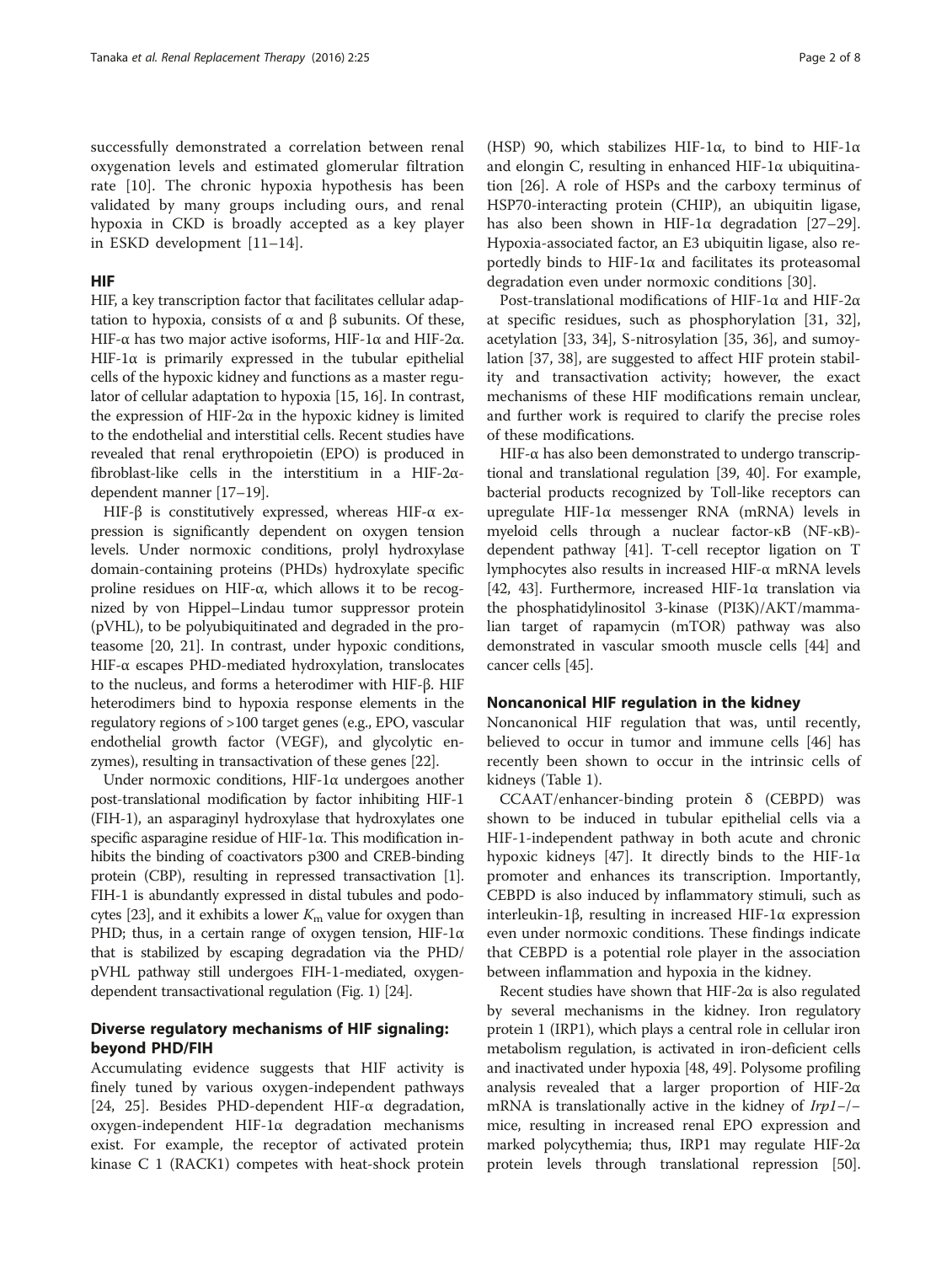<span id="page-2-0"></span>

in transactivation of these genes. In addition, FIH-1, an asparaginyl hydroxylase, hydroxylates one specific asparagine residue of HIF-1α. This modification inhibits the binding of coactivators p300 and CBP, resulting in repressed transactivation. PHD prolyl hydroxylase domain-containing protein, HIF hypoxiainducible factor, pVHL von Hippel–Lindau tumor suppressor protein, FIH-1 factor inhibiting HIF-1, CBP CREB-binding protein

Acetylation/deacetylation of HIF-2α is also emerging as a key step in EPO gene expression. Garcia and colleagues [[51](#page-6-0), [52](#page-6-0)] demonstrated that acetyl CoA synthetase 2 dependent HIF-2α acetylation at specific lysine residues by CBP and formation of the CBP–HIF-2α complex are essential for the efficient induction of EPO in the kidney and liver under hypoxic conditions. They also showed that HIF-2α acetylation under hypoxia is reversed, i.e., deacetylated, by Sirtuin 1 (Sirt1) and that the deacetylation process augments rather than dampens HIF-2 signaling [[53](#page-6-0)]. Although the precise mechanism is yet to be determined, this cyclical acetylation by CBP and deacetylation by Sirt1 appears to be necessary for efficient HIF-2

signaling during hypoxia rather than being only an on/off switch [\[52, 54\]](#page-6-0).

# Maladaptation to hypoxia during CKD progression

As discussed above, advanced renal hypoxia is observed in animal and human CKD. Despite several controversies, HIF accumulation has been shown to occur at certain stages during CKD, which is expected to protect against hypoxia [[55](#page-6-0)–[57](#page-6-0)]. Nevertheless, in many CKD patients, kidney hypoxia does not improve and is rather aggravated, and renal function shows a sustained decline,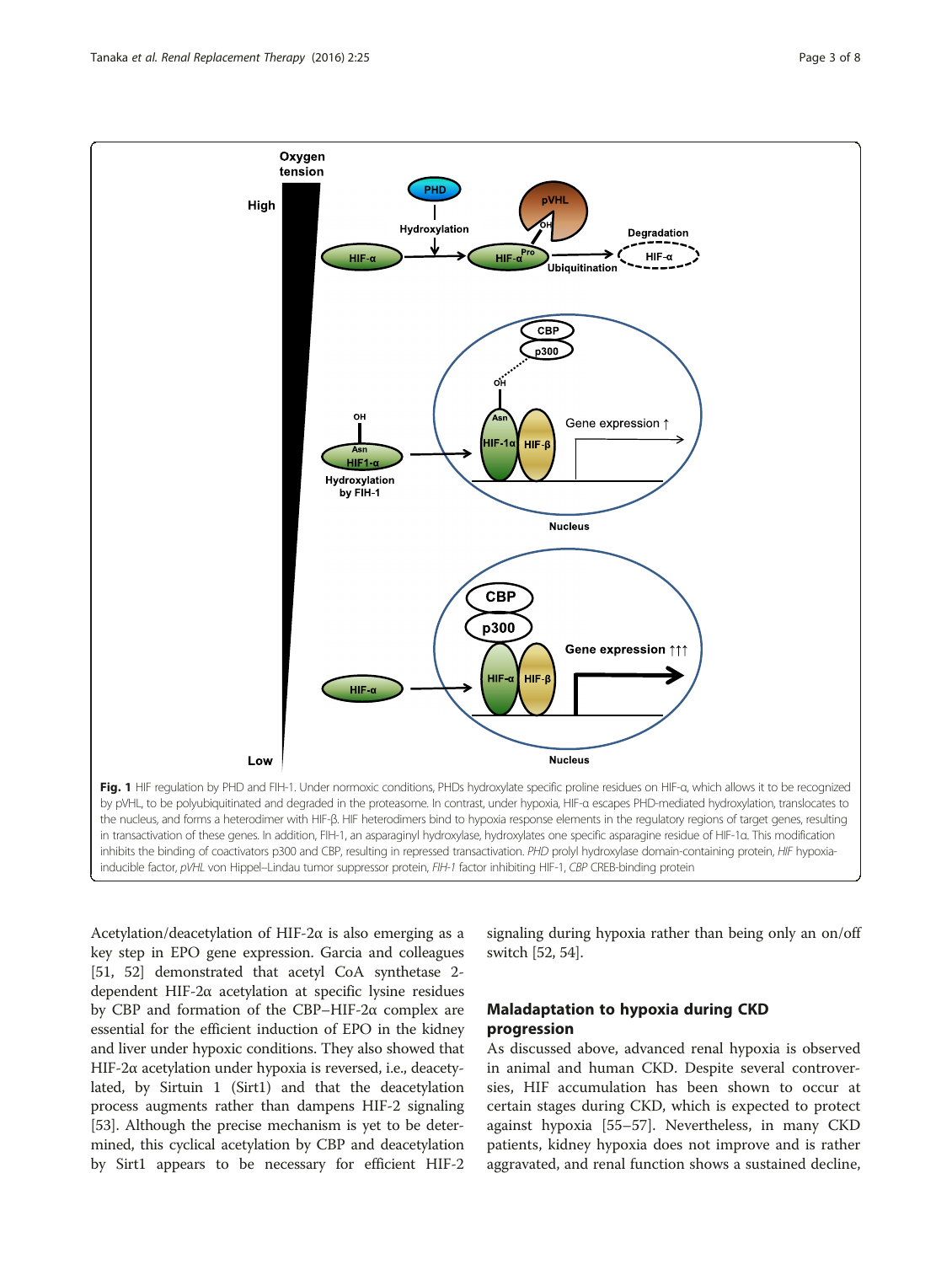#### <span id="page-3-0"></span>Table 1 Noncanonical HIF regulation in the kidney

| Cell type               | Regulators                   | Principal changes                 |
|-------------------------|------------------------------|-----------------------------------|
| Tubular epithelial cell | Indoxyl sulfate [78]         | HIF-1 transactivation activity L  |
|                         | <b>CEBPD [47]</b>            | HIF-1a mRNA 1                     |
|                         | TGF-ß1/Smad3/mTORC1 [95, 96] | HIF-1 $\alpha$ protein $\uparrow$ |
| EPO-producing cell      | IRP1 [50]                    | HIF-2a protein $\downarrow$       |
| Endothelial cell        | LPS/NF-KB [97]               | HIF-2a mRNA 1                     |
| Mesangial cell          | TGF-β1/Smad3/mTORC1 [98, 99] | HIF-1 $\alpha$ protein $\uparrow$ |

HIF hypoxia-inducible factor, CEBPD CCAAT/enhancer-binding protein δ, TGF-β1 transforming growth factor-β1, Smad3 mothers against decapentaplegic homolog 3, mTORC1 mammalian target of rapamycin complex 1, EPO erythropoietin, IRP1 iron regulatory protein 1, LPS lipopolysaccharide, NF-κB nuclear factor-κB

resulting in ESKD. To date, several possible mechanisms have been proposed, which are discussed below (Fig. 2).

## Sustained capillary rarefaction

Capillary rarefaction in the kidney is a common feature that is intricately linked to hypoxia in CKD [\[58\]](#page-6-0). In human kidney biopsy samples, capillary densities are significantly associated with renal function. Although HIF likely upregulates angiogenic factors, such as VEGF, that theoretically leads to the restoration of capillary densities, this adaptation mechanism usually fails; thus, capillary rarefaction is sustained and progressive. Several possibilities have been suggested to explain the failure of capillary restoration [[59](#page-6-0)]. First, VEGF expression in the kidney is decreased in CKD, which may indicate that damaged tubular epithelial cells do not produce sufficient VEGF [[60](#page-6-0)]. The inflammatory environment, which is intricately linked to CKD, may also suppress VEGF expression [[61](#page-6-0)]. Second, antiangiogenic factors (e.g., thrombospondin 1 and endostatin) have been

reported to be upregulated in several kidney diseases [[61](#page-6-0)–[63](#page-6-0)]. Third, the incompetence of endothelial progenitor cells potentially underlies insufficient capillary restoration [\[64\]](#page-6-0), although recent studies have questioned the direct involvement of bone marrow-derived or circulating progenitor/stem cells in blood vessel regeneration [\[65](#page-6-0), [66\]](#page-6-0).

## Increased oxygen consumption in tubules

Various factors are suggested to increase oxygen consumption in damaged tubules. Welch et al. [[67](#page-6-0), [68](#page-6-0)] demonstrated increased oxygen consumption and decreased oxygen levels in the kidneys of angiotensin IIinfused or spontaneously hypertensive rats. These changes are probably because of oxidative stress induced by angiotensin II, based on the restoration of normal oxygen metabolism by the administration of tempol or an angiotensin II receptor blocker. Indoxyl sulfate, a representative uremic toxin, may also be involved in increased oxygen consumption in uremic kidneys via enhanced oxidative



kidney against hypoxia (blue squares on the left). Nevertheless, in many CKD patients, kidney hypoxia does not improve, resulting in ESKD via several mechanisms (red squares on the right). Further details are explained in the text. HIF hypoxia-inducible factor, DM diabetes mellitus, VEGF vascular endothelial growth factor, EPC endothelial progenitor cell, UCP2 uncoupling protein 2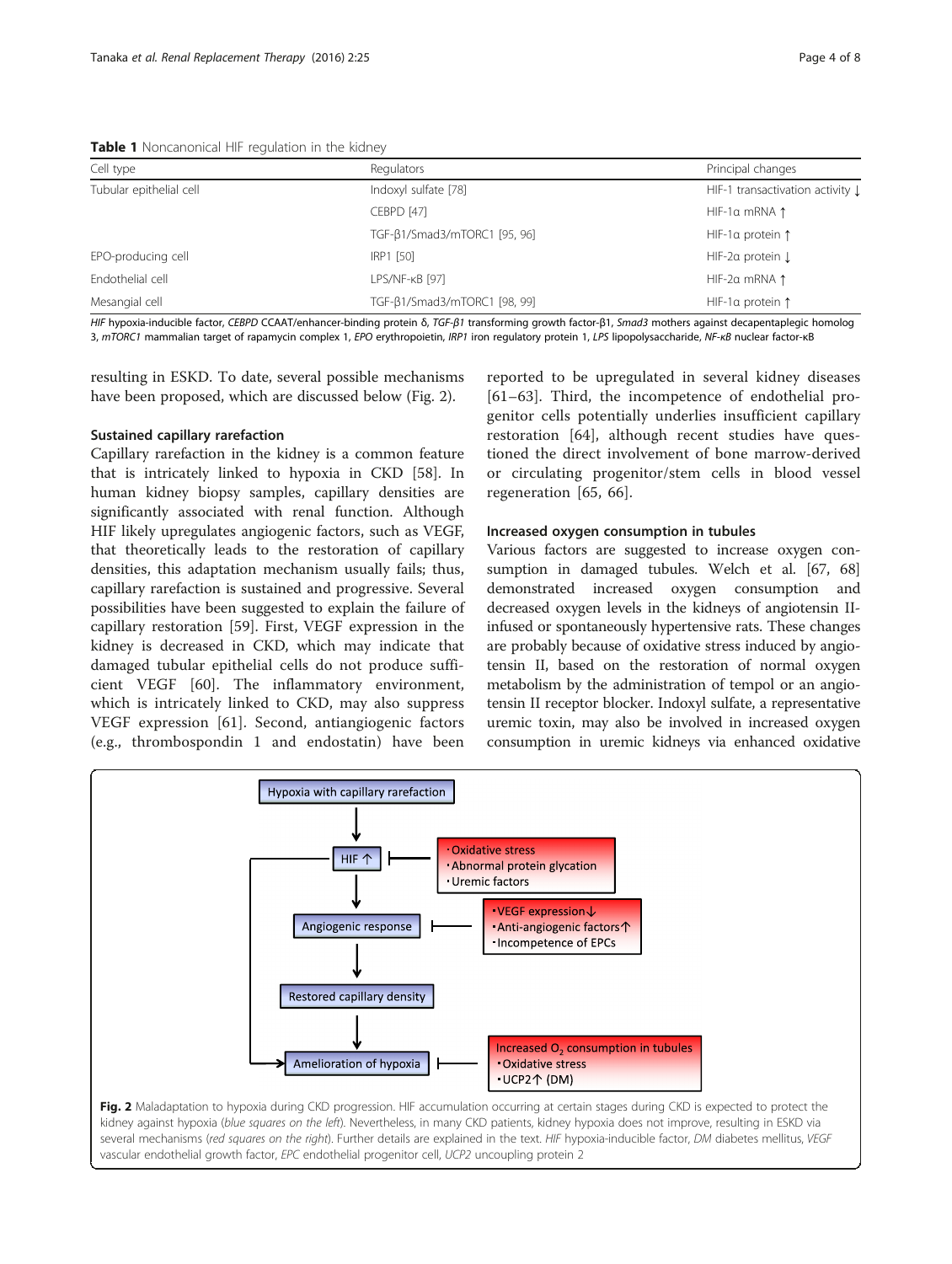stress [[69](#page-6-0)]. Moreover, in diabetic kidney disease, upregulated mitochondrial uncoupling protein-2 is suggested to increase oxygen consumption in exchange of reducing oxidative stress [[70](#page-6-0), [71\]](#page-6-0).

#### Impaired HIF activation

Activation of HIF in the kidney may be suboptimal in CKD despite profound renal hypoxia. This concept is best exemplified in diabetic kidneys [[72](#page-6-0), [73\]](#page-6-0) but may apply in CKD of nondiabetic etiologies.

A large body of evidence suggests that cellular adaptation to hypoxia is impaired in the diabetic milieu and that deregulated HIF-1α may be a significant contributor [[74, 75](#page-6-0)]. Methylglyoxal, a highly reactive dicarbonyl metabolite that is increased in diabetes, has been shown to be a key player in the impairment of the HIF-1 pathway. Methylglyoxal modifies specific arginine residues in HIF-1α and blocks heterodimer formation with HIF-1β [[76\]](#page-6-0). The interaction between HIF-1 $\alpha$  and p300 is also inhibited by methylglyoxal via modification of an asparagine residue at p300 [\[77](#page-6-0)]. In addition to the functional suppression of HIF-1, methylglyoxal may inhibit HIF-1 activity via enhanced degradation. Bento et al. [\[29\]](#page-5-0) demonstrated that methylglyoxal increased association of HIF-1α with HSP40 and HSP70, leading to CHIP recruitment and polyubiquitination of HIF-1α. This may be because of the increased levels of modified and monomeric HIF-1α resulting from the inhibited association of HIF-1α with HIF-1β and p300.

Additional mechanisms of the suppression of HIF activation in advanced CKD, including nondiabetic etiologies, have been proposed. We previously reported that at clinically relevant concentrations, indoxyl sulfate upregulated CBP/p300-interacting transactivator with Glu/Asp-rich carboxy-terminal domain 2 (CITED2) via post-transcriptional mRNA stabilization, which in turn inhibited the interaction between p300 and HIF-1α Cterminal transactivation domain, resulting in suppressed HIF-1 transactivation activity [\[78](#page-6-0)]. Deficient HIF-1 transcriptional activity may also be caused by a decrease in the expression of p300/CBP-associated factor, which is observed in adipose tissue-derived mesenchymal stem cells of dialysis patients as compared with those of nondialysis patients [[79\]](#page-6-0).

## Link between hypoxia and epigenetic changes in **CKD**

With recent technological advances in epigenetics, much attention is currently focused on the pathophysiological roles of epigenetic changes in CKD, specifically sustained CKD progression and AKI-to-CKD transition [[80](#page-6-0), [81](#page-6-0)]. Accumulating data have demonstrated that hypoxia can induce epigenetic changes to promote profibrotic and proinflammatory gene expression [\[82\]](#page-6-0). Indeed, under hypoxic conditions, HIF-1 binds to the promoters of genes encoding two histone demethylases, JMJD1A and JMJD2B, to induce their expression, which in turn enhances the expression of downstream genes by decreasing promoter histone methylation [[83, 84\]](#page-6-0). Chromosome conformation capture assay has revealed that chromatin conformation may dramatically change depending on the interaction of HIF-1 with lysine-specific demethylase 3A, leading to the removal of a suppressive histone mark and upregulation of SLC2A3 [\[85](#page-7-0)].

## HIF stabilization as a treatment of CKD

Given that renal hypoxia is a final common pathway in CKD progression and that HIF activation in CKD appears to be suboptimal, HIF stabilization presents a reasonable target for CKD. This concept has been supported by numerous studies using several animal models of CKD [[86](#page-7-0)–[88](#page-7-0)]. Recently, Palm and colleagues [[89](#page-7-0)] demonstrated that the administration of cobalt ameliorated kidney damage in streptozotocin-induced diabetic rats, which was accompanied by increased oxygen tension in the kidney. However, these studies have several limitations. Polycythemia, which is frequently observed in studies with chronic HIF stabilization, may have confounding effects on the kidney. Moreover, cobalt, which has been used to stabilize HIF in numerous studies, has systemic effects, such as body weight loss, with <30 % overlap of gene expression changes by treatment with cobalt and hypoxia [[90](#page-7-0), [91\]](#page-7-0). Therefore, the usefulness of HIF stabilization in CKD should be investigated in animal and clinical studies by using specific PHD inhibitors, which are being developed as therapeutics against renal anemia.

Taking into consideration that inappropriate HIF activation may lead to serious adverse effects, such as fibrogenesis [\[92](#page-7-0)] and tumorigenesis [[93\]](#page-7-0), several conceptual hurdles need to be overcome; it is clear that the HIF stabilization approach necessitates several critical parameters to be determined, i.e., to what extent, when, and where. It should be noted that genetic manipulation generally results in more profound phenotypes than pharmacological intervention, and the consequences of pharmacological HIF activation by PHD inhibitors and genetic manipulation of Phd, Hif, or Vhl could yield inconsistent findings. In addition, the optimal timing for HIF stabilization should be determined because the outcomes of HIF stabilization can be both beneficial and detrimental, depending on its timing [[94\]](#page-7-0). Lastly, because HIF plays different roles in various cell types in the kidney, the consequences of systemic HIF stabilization may vary widely, depending on the context. Cell type-specific HIF stabilization is certainly an attractive idea to achieve a safe and effective treatment; however, a much deeper understanding of HIF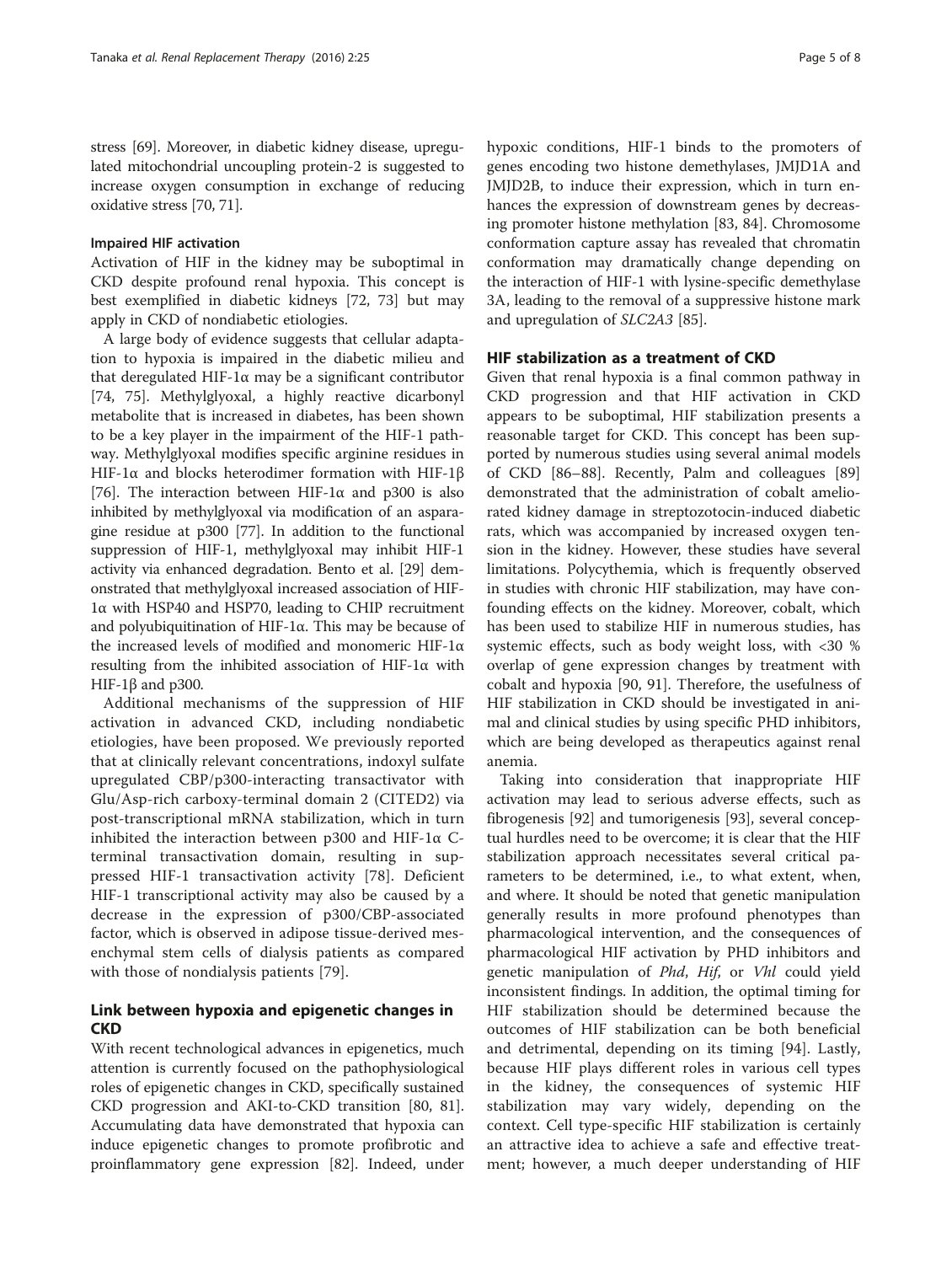<span id="page-5-0"></span>regulation in each cell type (e.g., cell type-specific transcriptional coactivators) is required.

## Conclusions

Renal hypoxia is now regarded as a key player in the progression of CKD. HIF is a master regulator that helps cells to cope with hypoxia, and additional mechanisms of HIF regulation, other than those mediated by PHD/FIH, have recently been clarified in the kidney. Although HIF most likely accumulates at certain stages during CKD pathogenesis, maladaptation to hypoxia frequently occurs in CKD via several mechanisms, which include sustained capillary rarefaction, increased oxygen consumption in tubules, and impaired HIF activation, culminating in progression to ESKD. Considering experimental evidence that suboptimal HIF activation is observed in CKD, its stabilization is a new and promising therapeutic target in CKD; however, a deeper understanding of the mechanisms of HIF regulation and its potential protective role in the diseased kidney are essential for its safe and efficient clinical application in the future.

#### Competing interests

M. N. serves as an advisor of GSK, Taisho, and Astellas.

#### Authors' contributions

ST, TT, and MN drafted the manuscript. All authors read and approved the final manuscript.

#### Acknowledgements

The work of the authors is supported by a Grant-in-Aid for Scientific Research on Innovative Areas from the Ministry of Education, Culture, Sports, Science, and Technology of Japan 26111003 (M. N.) and a Grant-in-Aid for Scientific Research from the Japan Society for the Promotion of Science 24390213 (M. N.) and 26461215 (T. T.).

#### Received: 6 November 2015 Accepted: 30 March 2016 Published online: 06 July 2016

#### References

- 1. Nangaku M, Rosenberger C, Heyman SN, Eckardt KU. Regulation of hypoxiainducible factor in kidney disease. Clin Exp Pharmacol Physiol. 2013;40:148–57.
- 2. Mimura I, Nangaku M. The suffocating kidney: tubulointerstitial hypoxia in end-stage renal disease. Nat Rev Nephrol. 2010;6:667–78.
- Brezis M, Rosen S. Hypoxia of the renal medulla—its implications for disease. N Engl J Med. 1995;332:647–55.
- 4. Liss P, Nygren A, Revsbech NP, Ulfendahl HR. Intrarenal oxygen tension measured by a modified Clark electrode at normal and low blood pressure and after injection of x-ray contrast media. Pflugers Arch. 1997;434:705–11.
- 5. Schurek HJ, Jost U, Baumgärtl H, Bertram H, Heckmann U. Evidence for a preglomerular oxygen diffusion shunt in rat renal cortex. Am J Physiol. 1990; 259:F910–5.
- 6. Welch WJ, Baumgärtl H, Lübbers D, Wilcox CS. Nephron po2 and renal oxygen usage in the hypertensive rat kidney. Kidney Int. 2001;59:230–7.
- 7. Whitehouse T, Stotz M, Taylor V, Stidwill R, Singer M. Tissue oxygen and hemodynamics in renal medulla, cortex, and corticomedullary junction during hemorrhage-reperfusion. Am J Physiol Renal Physiol. 2006;291:F647–53.
- 8. LEVY MN, SAUCEDA G. Diffusion of oxygen from arterial to venous segments of renal capillaries. Am J Physiol. 1959;196:1336–9.
- 9. Fine LG, Bandyopadhay D, Norman JT. Is there a common mechanism for the progression of different types of renal diseases other than proteinuria? Towards the unifying theme of chronic hypoxia. Kidney Int Suppl United States. 2000;75:S22–6.
- 10. Inoue T, Kozawa E, Okada H, Inukai K, Watanabe S, Kikuta T, et al. Noninvasive evaluation of kidney hypoxia and fibrosis using magnetic resonance imaging. J Am Soc Nephrol. 2011;22:1429–34.
- 11. Nangaku M. Chronic hypoxia and tubulointerstitial injury: a final common pathway to end-stage renal failure. J Am Soc Nephrol. 2006;17:17–25.
- 12. Eckardt KU, Bernhardt WM, Weidemann A, Warnecke C, Rosenberger C, Wiesener MS, Willam C. Role of hypoxia in the pathogenesis of renal disease. Kidney Int Suppl. 2005;99:S46–51.
- 13. Eckardt KU, Rosenberger C, Jürgensen JS, Wiesener MS. Role of hypoxia in the pathogenesis of renal disease. Blood Purif. 2003;21:253–7.
- 14. Heyman SN, Khamaisi M, Rosen S, Rosenberger C. Renal parenchymal hypoxia, hypoxia response and the progression of chronic kidney disease. Am J Nephrol. 2008;28:998–1006.
- 15. Rosenberger C, Mandriota S, Jürgensen JS, Wiesener MS, Hörstrup JH, Frei U, et al. Expression of hypoxia-inducible factor-1alpha and -2alpha in hypoxic and ischemic rat kidneys. J Am Soc Nephrol. 2002;13:1721–32.
- 16. Wiesener MS, Jürgensen JS, Rosenberger C, Scholze CK, Hörstrup JH, Warnecke C, et al. Widespread hypoxia-inducible expression of hif-2alpha in distinct cell populations of different organs. FASEB J. 2003;17:271–3.
- 17. Souma T, Yamazaki S, Moriguchi T, Suzuki N, Hirano I, Pan X, et al. Plasticity of renal erythropoietin-producing cells governs fibrosis. J Am Soc Nephrol. 2013;24:1599–616.
- 18. Tan Q, Kerestes H, Percy MJ, Pietrofesa R, Chen L, Khurana TS, et al. Erythrocytosis and pulmonary hypertension in a mouse model of human hif2a gain of function mutation. J Biol Chem. 2013;288:17134–44.
- 19. Souma T, Nezu M, Nakano D, Yamazaki S, Hirano I, Sekine H, et al. Erythropoietin synthesis in renal myofibroblasts is restored by activation of hypoxia signaling. J Am Soc Nephrol. 2016;27:428–38.
- 20. Ivan M, Kondo K, Yang H, Kim W, Valiando J, Ohh M, et al. Hifalpha targeted for vhl-mediated destruction by proline hydroxylation: implications for o2 sensing. Science. 2001;292:464–8.
- 21. Jaakkola P, Mole DR, Tian YM, Wilson MI, Gielbert J, Gaskell SJ, et al. Targeting of hif-alpha to the von hippel-lindau ubiquitylation complex by o2-regulated prolyl hydroxylation. Science. 2001;292:468–72.
- 22. Nangaku M, Eckardt KU. Hypoxia and the hif system in kidney disease. J Mol Med (Berl). 2007;85:1325–30.
- 23. Schödel J, Bohr D, Klanke B, Schley G, Schlötzer-Schrehardt U, Warnecke C, et al. Factor inhibiting hif limits the expression of hypoxia-inducible genes in podocytes and distal tubular cells. Kidney Int. 2010;78:857–67.
- 24. Dengler VL, Galbraith MD, Espinosa JM. Transcriptional regulation by hypoxia inducible factors. Crit Rev Biochem Mol Biol. 2014;49:1–15.
- 25. Brocato J, Chervona Y, Costa M. Molecular responses to hypoxia-inducible factor 1α and beyond. Mol Pharmacol. 2014;85:651–7.
- 26. Liu YV, Baek JH, Zhang H, Diez R, Cole RN, Semenza GL. Rack1 competes with hsp90 for binding to hif-1alpha and is required for o(2)-independent and hsp90 inhibitor-induced degradation of hif-1alpha. Mol Cell. 2007;25: 207–17.
- 27. Kong X, Lin Z, Liang D, Fath D, Sang N, Caro J. Histone deacetylase inhibitors induce vhl and ubiquitin-independent proteasomal degradation of hypoxia-inducible factor 1alpha. Mol Cell Biol. 2006;26:2019–28.
- 28. Luo W, Zhong J, Chang R, Hu H, Pandey A, Semenza GL. Hsp70 and chip selectively mediate ubiquitination and degradation of hypoxia-inducible factor (hif)-1alpha but not hif-2alpha. J Biol Chem. 2010;285:3651–63.
- 29. Bento CF, Fernandes R, Ramalho J, Marques C, Shang F, Taylor A, et al. The chaperone-dependent ubiquitin ligase chip targets hif-1α for degradation in the presence of methylglyoxal. PLoS One. 2010;5:e15062.
- 30. Koh MY, Darnay BG, Powis G. Hypoxia-associated factor, a novel e3-ubiquitin ligase, binds and ubiquitinates hypoxia-inducible factor 1alpha, leading to its oxygen-independent degradation. Mol Cell Biol. 2008;28:7081–95.
- 31. Richard DE, Berra E, Gothié E, Roux D, Pouysségur J. P42/p44 mitogen-activated protein kinases phosphorylate hypoxia-inducible factor 1alpha (hif-1alpha) and enhance the transcriptional activity of hif-1. J Biol Chem. 1999;274:32631–7.
- 32. Kalousi A, Mylonis I, Politou AS, Chachami G, Paraskeva E, Simos G. Casein kinase 1 regulates human hypoxia-inducible factor hif-1. J Cell Sci. 2010;123: 2976–86.
- 33. Geng H, Harvey CT, Pittsenbarger J, Liu Q, Beer TM, Xue C, et al. Hdac4 protein regulates hif1α protein lysine acetylation and cancer cell response to hypoxia. J Biol Chem. 2011;286:38095–102.
- 34. Geng H, Liu Q, Xue C, David LL, Beer TM, Thomas GV, et al. Hif1α protein stability is increased by acetylation at lysine 709. J Biol Chem. 2012;287: 35496–505.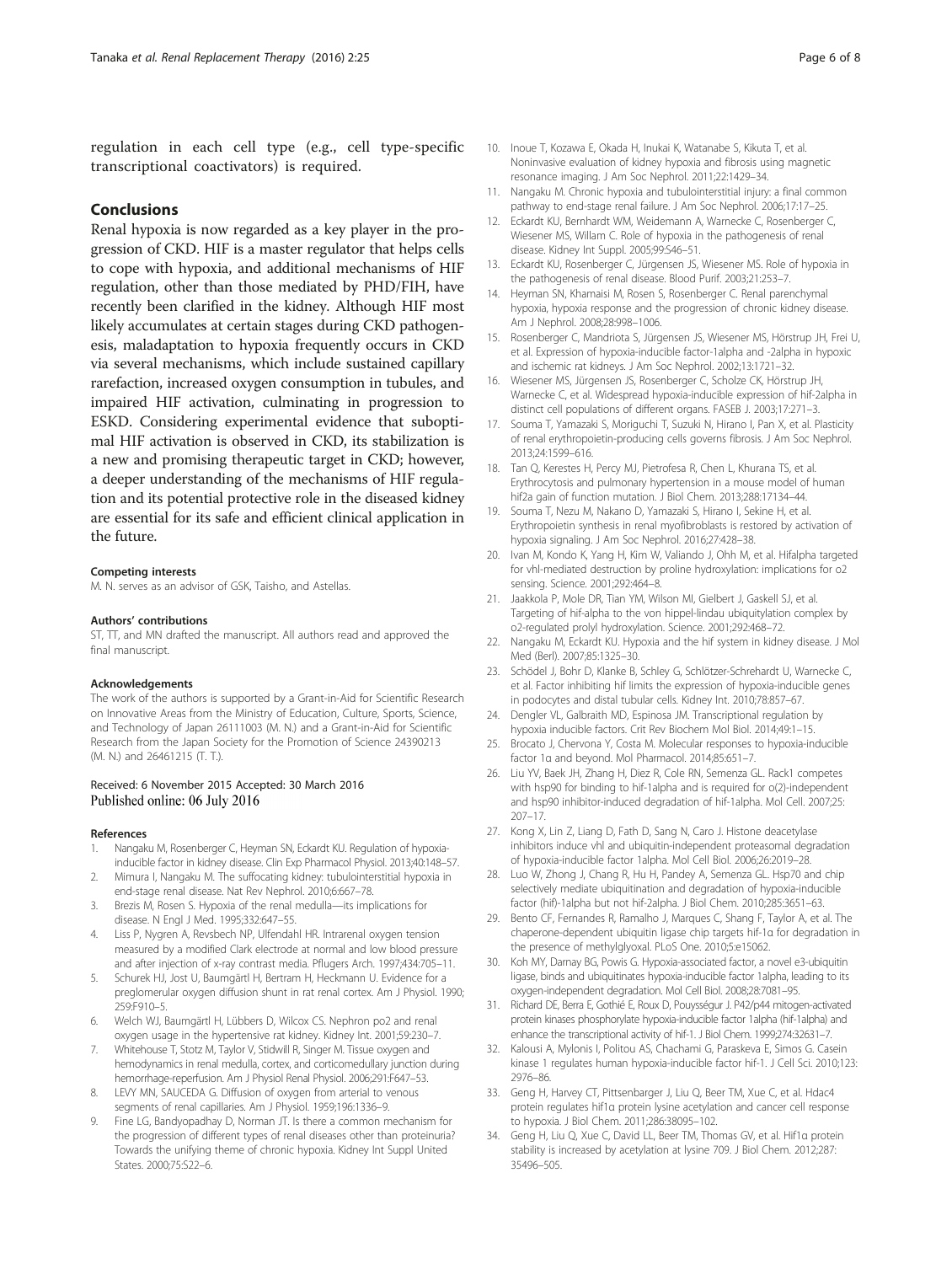- <span id="page-6-0"></span>35. Cho H, Ahn DR, Park H, Yang EG. Modulation of p300 binding by posttranslational modifications of the c-terminal activation domain of hypoxia-inducible factor-1alpha. FEBS Lett. 2007;581:1542–8.
- 36. Yasinska IM, Sumbayev VV. S-nitrosation of cys-800 of hif-1alpha protein activates its interaction with p300 and stimulates its transcriptional activity. FEBS Lett. 2003;549:105–9.
- 37. Bae SH, Jeong JW, Park JA, Kim SH, Bae MK, Choi SJ, et al. Sumoylation increases hif-1alpha stability and its transcriptional activity. Biochem Biophys Res Commun. 2004;324:394–400.
- 38. Berta MA, Mazure N, Hattab M, Pouysségur J, Brahimi-Horn MC. Sumoylation of hypoxia-inducible factor-1alpha reduces its transcriptional activity. Biochem Biophys Res Commun. 2007;360:646–52.
- 39. Semenza GL. Hif-1 mediates metabolic responses to intratumoral hypoxia and oncogenic mutations. J Clin Invest. 2013;123:3664–71.
- 40. Semenza GL. Targeting hif-1 for cancer therapy. Nat Rev Cancer. 2003;3:721–32. 41. Rius J, Guma M, Schachtrup C, Akassoglou K, Zinkernagel AS, Nizet V, et al.
- Nf-kappab links innate immunity to the hypoxic response through transcriptional regulation of hif-1alpha. Nature. 2008;453:807–11. 42. Dang EV, Barbi J, Yang HY, Jinasena D, Yu H, Zheng Y, et al. Control of
- t(h)17/t(reg) balance by hypoxia-inducible factor 1. Cell. 2011;146:772–84.
- 43. Doedens AL, Phan AT, Stradner MH, Fujimoto JK, Nguyen JV, Yang E, et al. Hypoxia-inducible factors enhance the effector responses of cd8(+) t cells to persistent antigen. Nat Immunol. 2013;14:1173–82.
- 44. Pagé EL, Robitaille GA, Pouysségur J, Richard DE. Induction of hypoxiainducible factor-1alpha by transcriptional and translational mechanisms. J Biol Chem. 2002;277:48403–9.
- 45. Hudson CC, Liu M, Chiang GG, Otterness DM, Loomis DC, Kaper F, et al. Regulation of hypoxia-inducible factor 1alpha expression and function by the mammalian target of rapamycin. Mol Cell Biol. 2002;22:7004–14.
- 46. Palazon A, Goldrath AW, Nizet V, Johnson RS. Hif transcription factors, inflammation, and immunity. Immunity. 2014;41:518–28.
- 47. Yamaguchi J, Tanaka T, Eto N, Nangaku M. Inflammation and hypoxia linked to renal injury by ccaat/enhancer-binding protein δ. Kidney Int. 2015;88:262–75.
- 48. Hentze MW, Muckenthaler MU, Galy B, Camaschella C. Two to tango: Regulation of mammalian iron metabolism. Cell. 2010;142:24–38.
- 49. Anderson CP, Shen M, Eisenstein RS, Leibold EA. Mammalian iron metabolism and its control by iron regulatory proteins. Biochim Biophys Acta. 1823;2012:1468–83.
- 50. Anderson SA, Nizzi CP, Chang YI, Deck KM, Schmidt PJ, Galy B, et al. The irp1-hif-2α axis coordinates iron and oxygen sensing with erythropoiesis and iron absorption. Cell Metab. 2013;17:282–90.
- 51. Xu M, Nagati JS, Xie J, Li J, Walters H, Moon YA, et al. An acetate switch regulates stress erythropoiesis. Nat Med. 2014;20:1018–26.
- 52. Chen R, Xu M, Hogg RT, Li J, Little B, Gerard RD, et al. The acetylase/ deacetylase couple creb-binding protein/sirtuin 1 controls hypoxia-inducible factor 2 signaling. J Biol Chem. 2012;287:30800–11.
- 53. Dioum EM, Chen R, Alexander MS, Zhang Q, Hogg RT, Gerard RD, et al. Regulation of hypoxia-inducible factor 2alpha signaling by the stressresponsive deacetylase sirtuin 1. Science. 2009;324:1289–93.
- 54. Chen R, Xu M, Nagati JS, Hogg RT, Das A, Gerard RD, et al. The acetate/ acss2 switch regulates hif-2 stress signaling in the tumor cell microenvironment. PLoS One. 2015;10:e0116515.
- 55. Goldfarb M, Rosenberger C, Abassi Z, Shina A, Zilbersat F, Eckardt KU, et al. Acute-on-chronic renal failure in the rat: functional compensation and hypoxia tolerance. Am J Nephrol. 2006;26:22–33.
- 56. Yu X, Fang Y, Ding X, Liu H, Zhu J, Zou J, et al. Transient hypoxia-inducible factor activation in rat renal ablation and reduced fibrosis with l-mimosine. Nephrology (Carlton). 2012;17:58–67.
- 57. Bernhardt WM, Wiesener MS, Weidemann A, Schmitt R, Weichert W, Lechler P, et al. Involvement of hypoxia-inducible transcription factors in polycystic kidney disease. Am J Pathol. 2007;170:830–42.
- 58. Tanaka T, Nangaku M. Angiogenesis and hypoxia in the kidney. Nat Rev Nephrol. 2013;9:211–22.
- 59. Tanaka S, Tanaka T, Nangaku M. Hypoxia and dysregulated angiogenesis in kidney disease. Kidney Dis. 2015;1:80–9.
- 60. Polichnowski AJ, Lan R, Geng H, Griffin KA, Venkatachalam MA, Bidani AK. Severe renal mass reduction impairs recovery and promotes fibrosis after aki. J Am Soc Nephrol. 2014;25:1496–507.
- 61. Kang DH, Joly AH, Oh SW, Hugo C, Kerjaschki D, Gordon KL, et al. Impaired angiogenesis in the remnant kidney model: I. Potential role of vascular

endothelial growth factor and thrombospondin-1. J Am Soc Nephrol. 2001; 12:1434–47.

- 62. Long DA, Norman JT, Fine LG. Restoring the renal microvasculature to treat chronic kidney disease. Nat Rev Nephrol. 2012;8:244–50.
- 63. Maciel TT, Coutinho EL, Soares D, Achar E, Schor N, Bellini MH. Endostatin, an antiangiogenic protein, is expressed in the unilateral ureteral obstruction mice model. J Nephrol. 2008;21:753–60.
- 64. Goligorsky MS, Yasuda K, Ratliff B. Dysfunctional endothelial progenitor cells in chronic kidney disease. J Am Soc Nephrol. 2010;21:911–9.
- 65. Rinkevich Y, Lindau P, Ueno H, Longaker MT, Weissman IL. Germ-layer and lineage-restricted stem/progenitors regenerate the mouse digit tip. Nature. 2011;476:409–13.
- 66. Sradnick J, Rong S, Luedemann A, Parmentier SP, Bartaun C, Todorov VT, Gueler F, Hugo CP, Hohenstein B. Extrarenal progenitor cells do not contribute to renal endothelial repair. J Am Soc Nephrol. 2015; doi: [10.1681/ASN.2015030321.](http://dx.doi.org/10.1681/ASN.2015030321)
- 67. Welch WJ, Baumgärtl H, Lübbers D, Wilcox CS. Renal oxygenation defects in the spontaneously hypertensive rat: role of at1 receptors. Kidney Int. 2003; 63:202–8.
- 68. Welch WJ, Blau J, Xie H, Chabrashvili T, Wilcox CS. Angiotensin-induced defects in renal oxygenation: role of oxidative stress. Am J Physiol Heart Circ Physiol. 2005;288:H22–8.
- 69. Palm F, Nangaku M, Fasching A, Tanaka T, Nordquist L, Hansell P, et al. Uremia induces abnormal oxygen consumption in tubules and aggravates chronic hypoxia of the kidney via oxidative stress. Am J Physiol Renal Physiol. 2010;299:F380–6.
- 70. Friederich M, Fasching A, Hansell P, Nordquist L, Palm F. Diabetes-induced up-regulation of uncoupling protein-2 results in increased mitochondrial uncoupling in kidney proximal tubular cells. Biochim Biophys Acta. 2008; 1777:935–40.
- 71. Persson MF, Franzén S, Catrina SB, Dallner G, Hansell P, Brismar K, et al. Coenzyme q10 prevents gdp-sensitive mitochondrial uncoupling, glomerular hyperfiltration and proteinuria in kidneys from db/db mice as a model of type 2 diabetes. Diabetologia. 2012;55:1535–43.
- 72. Rosenberger C, Khamaisi M, Abassi Z, Shilo V, Weksler-Zangen S, Goldfarb M, et al. Adaptation to hypoxia in the diabetic rat kidney. Kidney Int. 2008;73: 34–42.
- 73. Katavetin P, Miyata T, Inagi R, Tanaka T, Sassa R, Ingelfinger JR, et al. High glucose blunts vascular endothelial growth factor response to hypoxia via the oxidative stress-regulated hypoxia-inducible factor/hypoxia-responsible element pathway. J Am Soc Nephrol. 2006;17:1405–13.
- 74. Bento CF, Pereira P. Regulation of hypoxia-inducible factor 1 and the loss of the cellular response to hypoxia in diabetes. Diabetologia. 2011;54:1946–56.
- 75. Catrina SB. Impaired hypoxia-inducible factor (hif) regulation by hyperglycemia. J Mol Med (Berl). 2014;92:1025–34.
- 76. Ceradini DJ, Yao D, Grogan RH, Callaghan MJ, Edelstein D, Brownlee M, et al. Decreasing intracellular superoxide corrects defective ischemia-induced new vessel formation in diabetic mice. J Biol Chem. 2008;283:10930–8.
- 77. Thangarajah H, Yao D, Chang EI, Shi Y, Jazayeri L, Vial IN, et al. The molecular basis for impaired hypoxia-induced vegf expression in diabetic tissues. Proc Natl Acad Sci U S A. 2009;106:13505–10.
- 78. Tanaka T, Yamaguchi J, Higashijima Y, Nangaku M. Indoxyl sulfate signals for rapid mrna stabilization of cbp/p300-interacting transactivator with glu/asp-rich carboxy-terminal domain 2 (cited2) and suppresses the expression of hypoxiainducible genes in experimental ckd and uremia. FASEB J. 2013;27:4059–75.
- 79. Yamanaka S, Yokote S, Yamada A, Katsuoka Y, Izuhara L, Shimada Y, et al. Adipose tissue-derived mesenchymal stem cells in long-term dialysis patients display downregulation of pcaf expression and poor angiogenesis activation. PLoS One. 2014;9:e102311.
- 80. Tanaka S, Tanaka T, Nangaku M. Hypoxia as a key player in the aki-to-ckd transition. Am J Physiol Renal Physiol. 2014;307:F1187–95.
- 81. Mimura I, Kanki Y, Kodama T, Nangaku M. Revolution of nephrology research by deep sequencing: chip-seq and rna-seq. Kidney Int. 2014;85:31–8.
- 82. Mimura I, Tanaka T, Nangaku M. Novel therapeutic strategy with hypoxiainducible factors via reversible epigenetic regulation mechanisms in progressive tubulointerstitial fibrosis. Semin Nephrol. 2013;33:375–82.
- 83. Beyer S, Kristensen MM, Jensen KS, Johansen JV, Staller P. The histone demethylases jmjd1a and jmjd2b are transcriptional targets of hypoxiainducible factor hif. J Biol Chem. 2008;283:36542–52.
- 84. Krieg AJ, Rankin EB, Chan D, Razorenova O, Fernandez S, Giaccia AJ. Regulation of the histone demethylase jmjd1a by hypoxia-inducible factor 1